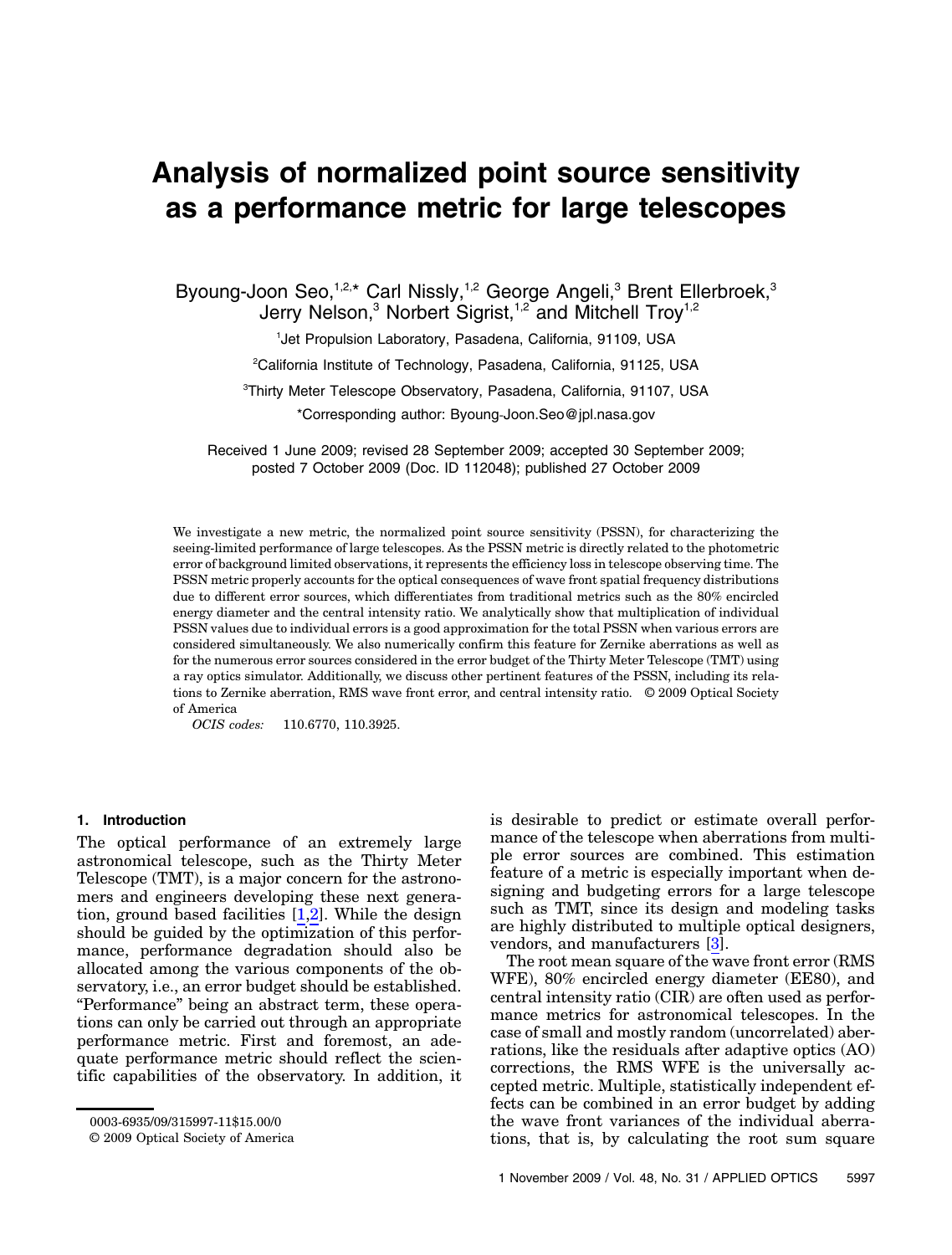(RSS) of the RMS WFEs. However, if the aberrations are relatively large, as during seeing-limited observation without AO corrections, the RMS WFE fails in describing the telescope performance well enough. It is so because higher spatial frequency aberrations degrade many types of science more than lower frequency aberrations, even if they both have the same RMS WFE. The CIR [\[4](#page-10-1)] was developed to mitigate the problems associated with the larger optical errors of seeing-limited observations. However, as an extension to the Strehl ratio, it considers only the central intensity of the point spread function (PSF); therefore it is also insufficient for describing spatial contributions of telescope aberrations. On the other hand, while the EE80 metric is known to describe science performance well, overall assessment from multiple error sources (error budgeting) is challenging since this metric has nonlinear characteristics when the errors are within the physical optics regime.

We consequently propose a new metric, the normalized point source sensitivity (PSSN), for characterizing the seeing-limited performance of large telescopes. This metric is directly related to the photometric error of background limited observations so that it accurately represents the efficiency loss of science due to increased telescope observing time. The PSSN metric also properly accounts for the consequences of different spatial frequency distributions for different wave front error sources, which makes it superior to traditional metrics such as CIR and EE80 for estimating seeing-limited errors. The combination of contributions from multiple error sources is also well understood.

This paper is organized as follows: In Section [2](#page-1-0), we first introduce the definition of the PSSN along with its physical interpretation. After we summarize the properties of the PSSN in Section [3](#page-2-0), we verify these properties analytically and numerically in Sections [4](#page-2-1) and [5](#page-7-0), respectively. We conclude in Section [6.](#page-9-0)

#### <span id="page-1-0"></span>2. Definition

As King [[5](#page-10-2)] pointed out, the photometric error, i.e., the intensity variance of an astronomical point source (star) due to sky background depends on the star intensity  $I_{\text{star}}$ , the background irradiance b, and the shape of the PSF of the optics. For background limited observations  $(b \gg I<sub>star</sub>)$ , this photometric error  $\sigma_{\text{int}}^2$  is proportional to the background and inversely proportional to the integral square of the PSF:

$$
\sigma_{\rm int}^2 = \frac{I_{\rm star}}{\int_{\infty} \frac{|\text{PSF}(\vec{\theta})|^2}{\text{PSF}(\vec{\theta}) + b/I_{\rm star}} d\vec{\theta}} \approx \frac{b}{\int_{\infty} |\text{PSF}(\vec{\theta})|^2 d\vec{\theta}},\qquad(1)
$$

where  $\vec{\theta}$  is the two-dimensional coordinate for the PSF, typically in units of radians (or meter). We will call the integral square of the PSF the point source sensitivity (PSS) of the telescope:

$$
PSS \equiv \int_{\infty} |PSF(\vec{\theta})|^2 d\vec{\theta}.
$$
 (2)

The signal-to-noise ratio (SNR) of a background limited astronomical observation can be improved by increasing the integration time T:

$$
SNR = \frac{I_{\text{star}}T}{\sqrt{\sigma_{\text{int}}^2 T}} \approx \sqrt{\frac{\text{PSS}}{b}} \sqrt{T}.
$$
 (3)

Assuming the same target SNR, the relative integration time increase due to telescope aberrations depends only on the corresponding change in PSS. By introducing the normalized point source sensitivity (PSSN), we now have a metric directly related to the scientific productivity of the telescope:

$$
\text{PSSN} = \frac{\int_{\infty} |\text{PSF}_{t+a+e}(\vec{\theta})|^2 \text{d}\vec{\theta}}{\int_{\infty} |\text{PSF}_{t+a}(\vec{\theta})|^2 \text{d}\vec{\theta}},\tag{4}
$$

where  $PSF_{t+a}$  is the time-averaged PSF of the ideal telescope exposed to the atmosphere and  $PSF_{t+a+e}$  is the time-averaged PSF of an aberrated telescope exposed to the atmosphere. The subscripts  $t, a$ , and  $e$  in  $PSF_{t+a}$  and  $PSF_{t+a+e}$  represent that the optical transfer function (OTF) is modified due to the telescope aperture, atmosphere, and telescope error, respectively. We will use this notation throughout this paper.

A different line of thought, based on linear system theory, leads us to the same metric. Figure [1](#page-1-1) shows the conceptual schematic of an optical system (such as an astronomical telescope), where the system input and output are defined as the spatial intensity spectra  $I_g$  and  $I_i$  of the perfect (geometric) and aberrated images, respectively. The optical system is characterized by its OTF, linking the output to the input in a linear way. The source of the perturbation is denoted as the plant  $P$ , which includes both atmospheric and telescope aberration. The perturbations are corrected by active and adaptive optics systems indicated by the  $K$  feedback loop. The objective in designing and controlling an optical system is

<span id="page-1-1"></span>

Fig. 1. (Color online) Conceptual schematic for an optical system.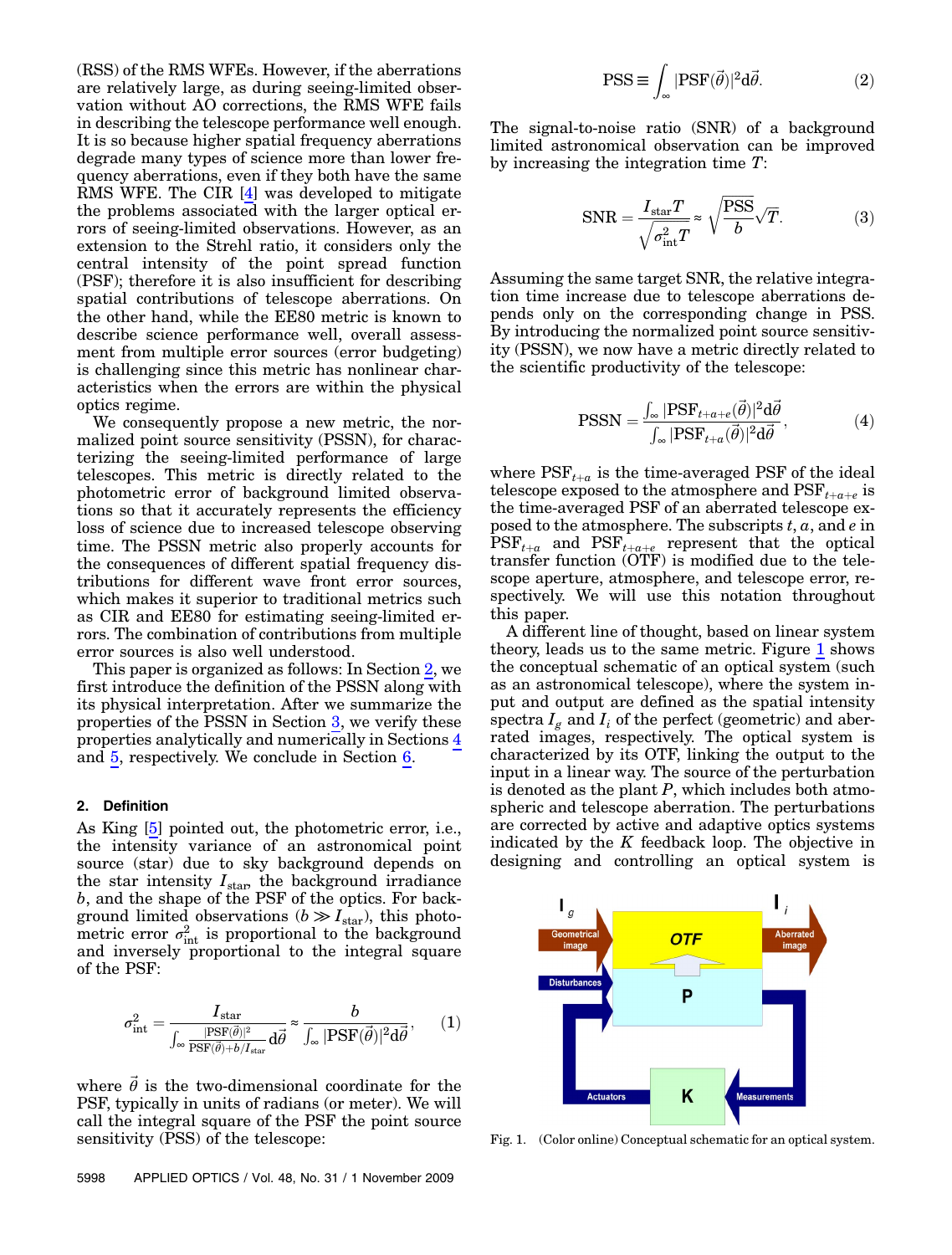"maximizing"  $I_i$  for all potential  $I_g$ ; that is, "maximizing" the system. While there are various ways to define the "size" of a linear system; the most common and generally useful way to do so is by its  $H_2$  norm, based on the integral square of the OTF.

Since the OTF and the PSF are related through the Fourier transformation according to the Parseval's energy conservation theorem, the  $H_2$  norm can also be represented using the PSF:

$$
H_2^2 = \int_{\infty} |\text{OTF}(\vec{f})|^2 \, \mathrm{d}\vec{f} = \int_{\infty} |\text{PSF}(\vec{\theta})|^2 \, \mathrm{d}\vec{\theta} = \text{PSS}, \quad (5)
$$

<span id="page-2-2"></span>where  $\vec{f}$  is the two-dimensional coordinate for the OTF, typically in units of cycles per radian (or cycles per meter). Therefore, the proposed metric, PSSN, can also be expressed as

$$
\text{PSSN} = \frac{\int_{\infty} |\text{OTF}_{t+a+e}(\vec{f})|^2 \, \mathrm{d}\vec{f}}{\int_{\infty} |\text{OTF}_{t+a}(\vec{f})|^2 \, \mathrm{d}\vec{f}},\tag{6}
$$

where  $\text{OTF}_{t+a}$  and  $\text{OTF}_{t+a+e}$  are the OTFs of  $\text{PSF}_{t+a}$ and  $PSF_{t+a+e}$ , respectively.

It is worth noting that for diffraction limited observations by space telescopes or adaptive optics aided ground based observatories the relevant metric is PSS, as the reference of course is the perfect image. It was suggested by Muller [\[6\]](#page-10-3) and later investigated by Christou [\[7\]](#page-10-4) as the S1 metric of sharpness.

#### <span id="page-2-0"></span>3. Properties

Based on its definition, we find that the PSSN has the following properties, discussed in the remainder of this paper.

**P1** The PSSN becomes unity when there are no telescope errors and 0 when the error is infinitely large:

$$
0\leq \text{PSSN}\leq 1. \tag{7}
$$

**P2** The PSSN has a multiplicative feature for low frequency and weak aberrations. Suppose there are multiple errors on the telescope. Let  $PSSN_C$  and  $PSSN<sub>M</sub>$  be the PSSN for all combined error and for multiplied values of PSSN from individual errors, respectively. Then,  $\text{PSSN}_M$  approximates  $\text{PSSN}_C$ :

$$
PSSN_C \approx PSSN_M. \tag{8}
$$

<span id="page-2-4"></span>**P3** The PSSN has a relation to RMS WFE if we assume the RMS WFE is small:

$$
PSSN \approx 1 - \alpha \sigma^2, \tag{9}
$$

where  $\sigma$  is the RMS WFE and  $\alpha$  is a proportional constant independent to  $\sigma$ . However,  $\alpha$  is a function of wavelength, aberration frequency [correlation length of the optical path difference (OPD)], and Fried parameter,  $r_o$ .

<span id="page-2-5"></span>**P4** The PSSN can be approximated to the square of the Strehl ratio for white noise aberration (0 correlation length of OPD). This is because the energy in PSF spreads out beyond the Fried parameter,  $r_o$ . Therefore,

$$
PSSN \approx 1 - 2\sigma^2, \tag{10}
$$

where  $\sigma$  is the RMS WFE in radians and  $\alpha$  becomes  $2/\text{rad}^2$ .

P5 The PSSN has a relation to the central intensity ratio (CIR) [\[4\]](#page-10-1) as

$$
\frac{1 - \text{PSSN}}{1 - \text{CIR}} \approx \gamma,\tag{11}
$$

<span id="page-2-1"></span>where  $\gamma$  is a proportional constant and a function of wavelength, aberration frequency, and atmosphere  $r<sub>o</sub>$ . The constant  $\gamma$  becomes 2 for white noise aberrations since the CIR becomes the Strehl ratio for white noise.

#### 4. Analytical Analysis

A. Simplification of Normalized Point Source Sensitivity The PSF (before exposed to atmosphere) due to an aberrated telescope can be represented as

$$
PSF_{t+e}(\vec{\theta}) = \left| \int_r A(\vec{r}) e^{-jkOPD(\vec{r})} e^{j\vec{\theta}\cdot\vec{r}} d\vec{r} \right|^2, \tag{12}
$$

where  $\vec{r}$  and  $d\vec{r}$  are the two-dimensional coordinates for the OPD (typically in meter units);  $k$  is the wave number defined as  $2\pi/\lambda$ ;  $\lambda$  is the wavelength; and  $A(\vec{r})$  is the real, nonnegative telescope pupil function normalized with  $\int A^2(\vec{r}) d\vec{r} = 1$ . Using the Fourier transformation properties and integration properties, the OTF of  $\overline{PSF}_{t+e}$  is obtained as

$$
\text{OTF}_{t+e}(\vec{f}) = \int_r A(\vec{r}) A(\vec{r} - \lambda \vec{f}) e^{-j\Omega(\vec{r}, \lambda \vec{f})} d\vec{r}, \tag{13}
$$

<span id="page-2-3"></span>where  $\Omega(\vec{r}, \lambda \vec{f})$  is defined as the OPD difference between  $\vec{r}$  and  $\vec{r} - \lambda \vec{f}$  in radians,

$$
\Omega(\vec{r}, \lambda \vec{f}) \equiv k(\text{OPD}(\vec{r}) - \text{OPD}(\vec{r} - \lambda \vec{f})). \tag{14}
$$

We will use  $\Omega$  for representing  $\Omega(\vec{r}, \vec{\mu})$  in the remainder of this paper for simplicity. We obtain the  $\text{OTF}_{t+a+e}$ , time-averaged OTF of the aberrated telescope exposed to the atmosphere if we consider the exposed OTF of the atmosphere,

$$
OTF_{t+a+e}(\vec{f}) = OTF_a(\vec{f}) \cdot \int_r A(\vec{r})A(\vec{r} - \lambda \vec{f})e^{-j\Omega}d\vec{r},\tag{15}
$$

where  $\text{OTF}_a(\vec{f})$  is the time-averaged OTF of the atmosphere.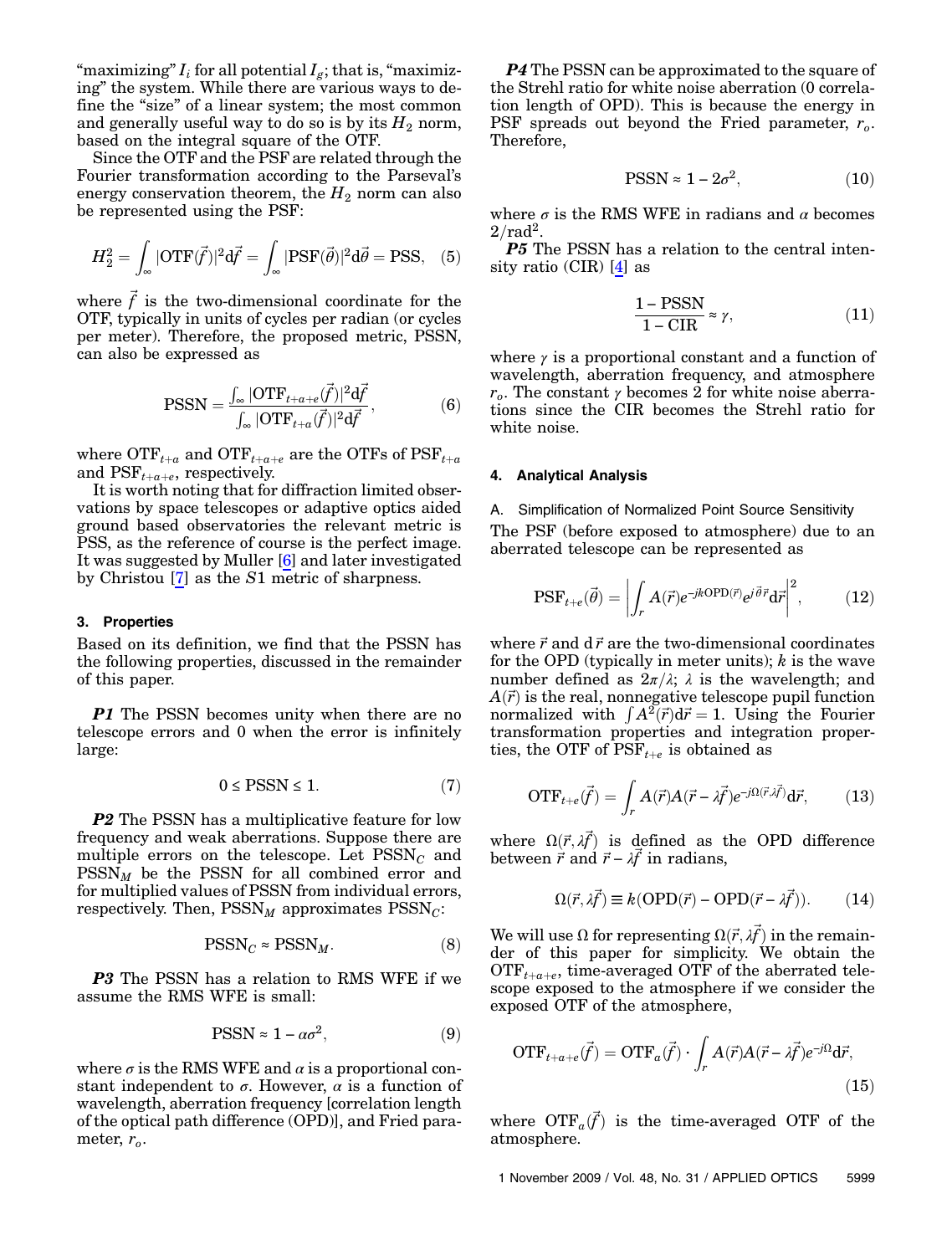<span id="page-3-1"></span>We define  $\text{OTF}_e$  such that

$$
\text{OTF}_e(\vec{f}) \equiv \langle e^{-j\Omega} \rangle_r,\tag{16}
$$

where  $\langle \cdot \rangle_r$  defines a new operator, *average of overlap*ping pupil, such that

$$
\langle \cdot \rangle_r \equiv \frac{\int_r A(\vec{r}) A(\vec{r} - \lambda \vec{f})(\cdot) \mathrm{d}\vec{r}}{\int_r A(\vec{r}) A(\vec{r} - \lambda \vec{f}) \mathrm{d}\vec{r}}.
$$
 (17)

<span id="page-3-0"></span>Then the  $\text{OTF}_{t+a+e}$  can be represented as a multiplication of  $\overline{\text{OTF}}_{t+a}$  and  $\overline{\text{OTF}}_e$ , where  $\overline{\text{OTF}}_{t+a}$  is the time-averaged OTF of the ideal telescope exposed to the atmosphere, and  $\text{OTF}_{e}$  is the time-averaged OTF due to the telescope aberrations only; i.e.,

$$
\text{OTF}_{t+a+e}(\vec{f}) = \text{OTF}_{t+a}(\vec{f}) \cdot \text{OTF}_{e}(\vec{f}).\tag{18}
$$

<span id="page-3-5"></span>Using Eqs.  $(6)$  and  $(18)$  $(18)$ , we simplify the definition of the PSSN as

$$
PSSN = \langle |OTF_e(\vec{f})|^2 \rangle, \tag{19}
$$

where  $\langle \cdot \rangle$  defines another new operator, *average over* the atmosphere, such that

$$
\langle \cdot \rangle \equiv \frac{\int_{\infty} (\cdot) |OTF_{t+a}(\vec{f})|^2 d\vec{f}}{\int_{\infty} |OTF_{t+a}(\vec{f})|^2 d\vec{f}}.
$$
 (20)

Note that this operator is linear (i.e.,  $\langle A + B \rangle = \langle A \rangle + \langle B \rangle$  and mathematically similar in many ways to the average operator used in random variable theory with the  $|\text{OTF}_{t+a}|^2$  being a probability density function. Thus, mathematically, PSSN is the average of  $|{\rm OTF}_e|^2$  over  $|{\rm OTF}_{t+a}|^2$ . Note also that  $0 \leq$  PSSN  $\leq$  1, since  $0 \leq$  |OTF<sub>e</sub>  $\leq$  1 in Eq. [\(16\)](#page-3-1), which proves P1.

# <span id="page-3-7"></span>B. Multiplicative Features of Normalized Point Source **Sensitivity**

For most errors on modern large telescopes, we observe that the  $|OTF_e(\vec{f})|$  is much wider than the  $\left|\text{OTF}_{t+a}(\vec{f})\right|$ . This implies that  $\left|\text{OTF}_{e}(\vec{f})\right|$  changes only by a small amount over the region of interest where  $|\tilde{OPT}_{t+a}(\vec{f})|$  is defined meaningfully. Therefore, for calculation convenience, we define a small valued positive real function,  $\epsilon(\vec{f})$ , such that

$$
|OTF_e(\vec{f})|^2 = 1 - \varepsilon(\vec{f}).
$$
\n(21)

<span id="page-3-6"></span><span id="page-3-2"></span>Suppose that there are two errors on the telescope, which generate their  $|OTF_e(\vec{f})|^2$  values as  $1 - \epsilon_1(\vec{f})$ and  $1 - \epsilon_2(\vec{f})$ . Then, the combined PSSN (PSSN<sub>C</sub>) can be computed as

$$
\text{PSSN}_C = 1 - \langle \epsilon_1(\vec{f}) \rangle - \langle \epsilon_2(\vec{f}) \rangle + \langle \epsilon_m(\vec{f}) \rangle, \qquad (22)
$$

where  $\epsilon_m(\vec{f})$  is also a small valued function due to the cross talk between two aberrations. On the other

6000 APPLIED OPTICS / Vol. 48, No. 31 / 1 November 2009

<span id="page-3-3"></span>hand, the multiplied PSSN ( $\text{PSSN}_M$ ) from individual PSSNs can be denoted as

$$
\begin{aligned} \text{PSSN}_M &= \langle 1 - \epsilon_1(\vec{f}) \rangle \langle 1 - \epsilon_2(\vec{f}) \rangle \\ &= 1 - \langle \epsilon_1(\vec{f}) \rangle - \langle \epsilon_2(\vec{f}) \rangle + \langle \epsilon_1(\vec{f}) \rangle \langle \epsilon_2(\vec{f}) \rangle. \end{aligned} \tag{23}
$$

The two equations in Eqs.  $(22)$  $(22)$  and  $(23)$  $(23)$  immediately imply that PSSN is multiplicative to the first order since the first order  $\langle \epsilon_i \rangle$  values are small; therefore, their second orders are even smaller.

In order to further investigate the PSSN multiplicative feature beyond the first order, we first define the difference of Eqs.  $(22)$  $(22)$  and  $(23)$  $(23)$  as  $\Delta$ . Then,

$$
\Delta \equiv \text{PSSN}_C - \text{PSSN}_M = \langle \epsilon_m(\vec{f}) \rangle - \langle \epsilon_1(\vec{f}) \rangle \langle \epsilon_1(\vec{f}) \rangle. \tag{24}
$$

We compute  $\Delta$  analytically and decompose it into several terms using the Taylor expansion technique:

$$
\Delta = \Delta_2 + \Delta_4 + \Delta_6 + \cdots, \qquad (25)
$$

<span id="page-3-4"></span>where  $\Delta_i$  denotes the *i*th order expansion term of  $\Delta$ . Note that odd orders vanish and the first and second dominant terms are the second and fourth orders, which can be calculated as

$$
\Delta_2 = 2 \langle \langle \Omega_1 \rangle_r \langle \Omega_2 \rangle_r - \langle \Omega_1 \Omega_2 \rangle_r \rangle \Delta_4
$$
  
\n
$$
= (\langle \langle \Omega_1^2 \rangle_r \langle \Omega_2^2 \rangle_r \rangle - \langle \langle \Omega_1^2 \rangle_r \rangle \langle \langle \Omega_2^2 \rangle_r \rangle)
$$
  
\n
$$
+ (\langle \langle \Omega_1^2 \rangle_r \langle \Omega_1 \Omega_2 \rangle_r \rangle + \langle \langle \Omega_2^2 \rangle_r \langle \Omega_1 \Omega_2 \rangle_r \rangle
$$
  
\n
$$
+ \langle \langle \Omega_1^2 \rangle_r \rangle \langle \langle \Omega_2 \rangle_r^2 \rangle + \langle \langle \Omega_1 \rangle_r^2 \rangle \langle \langle \Omega_2^2 \rangle_r \rangle
$$
  
\n
$$
- \langle \langle \Omega_1 \rangle_r^2 \rangle \langle \langle \Omega_2 \rangle_r^2 \rangle), \qquad (26)
$$

where  $\Omega_1$  and  $\Omega_2$  are the corresponding  $\Omega$  values in Eq. ([14\)](#page-2-3) for individual errors such that  $\Omega = \Omega_1 + \Omega_2$ .

In order to further analyze the significance of  $\Delta$ , we make the following assumptions:

A1 Normalized power: We assume the total power on the aperture is unity. All OTFs have a value of one at the origin.

A2 Low order and weak aberration: As the error becomes smaller or the correlation length of OPD due to the error becomes larger than the atmosphere correlation length,  $\epsilon_i(\vec{f})$  becomes small relative to unity near the origin. This assumption results in the Taylor expansion approximation becoming valid for our analytical analysis. We consider  $\Delta$  up to fourth order and  $\epsilon_i(\vec{f})$  up to second order in terms of  $\Omega_i$  as in Eq. ([26\)](#page-3-4).

A3 Independent aberrations: We assume multiple errors are statistically independent. By independent, we mean that two OPDs are uncorrelated over any region where the aperture is defined. Mathematically, we denote the dependence as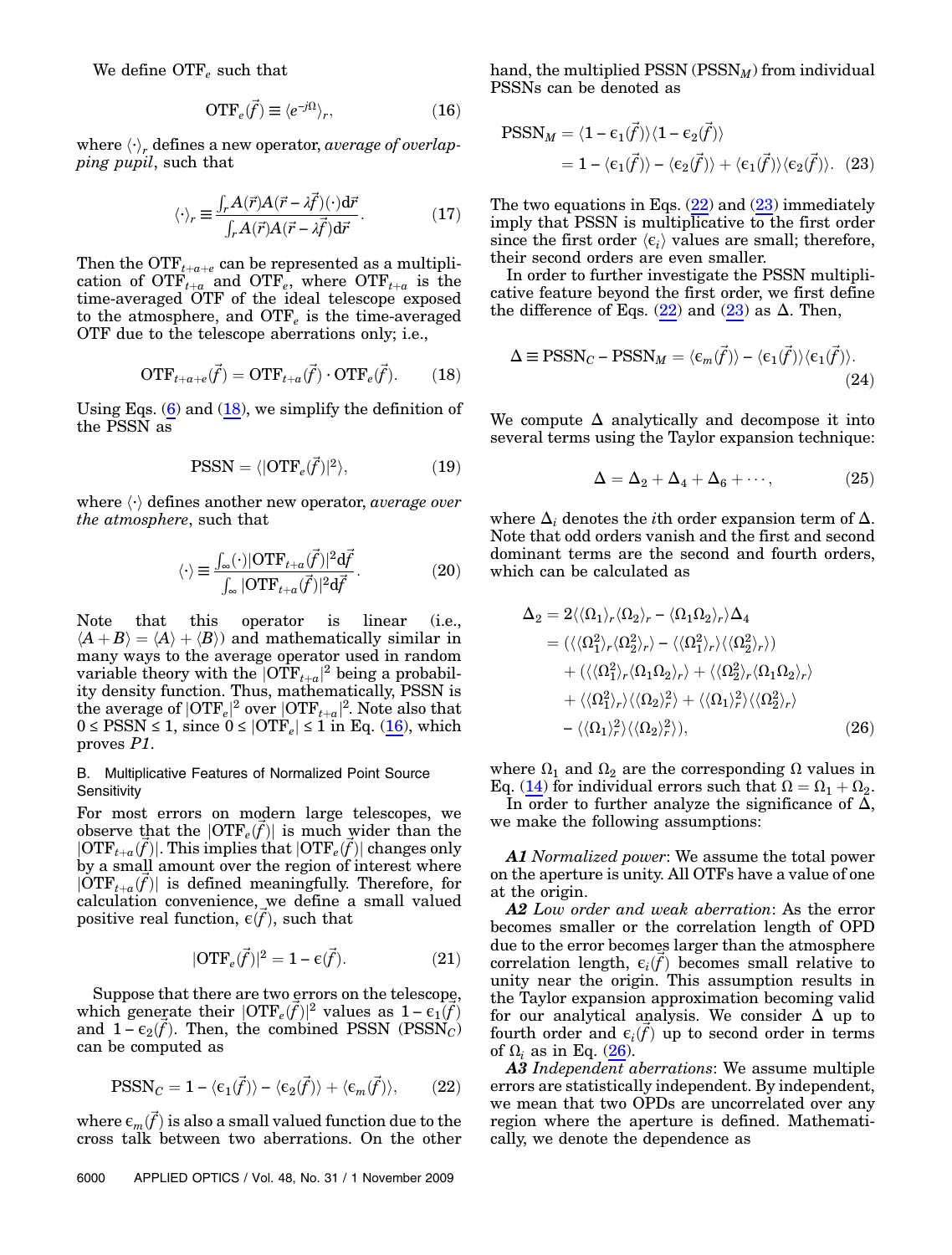$$
\int_{s} \int_{s'} A(\vec{r}) A(\vec{r'}) OPD_1(\vec{r}) OPD_2(\vec{r'}) d\vec{r} d\vec{r'}
$$
\n
$$
= \int_{s} A(\vec{r}) OPD_1(\vec{r}) d\vec{r} \int_{s'} A(\vec{r'}) OPD_2(\vec{r'}) d\vec{r'}, \quad (27)
$$

where  $OPD<sub>1</sub>$  and  $OPD<sub>2</sub>$  are two  $OPD<sub>S</sub>$  from two aberrations and are defined in  $\vec{r}$  and  $r'$  space, respectively. This assumption results in the following relation:

$$
\langle \Omega_1 \Omega_2 \rangle_r = \langle \Omega_1 \rangle_r \langle \Omega_2 \rangle_r. \tag{28}
$$

Therefore,  $\Delta_2$  vanishes in Eq. [\(26](#page-3-4)) and  $\Delta_4$  becomes the most dominant term (i.e.,  $\Delta \approx \Delta_4$ ).

A4 Large and symmetric telescope: We assume that the diameter of the telescope is much larger than  $\lambda f$ , where  $f$  is meaningfully defined due to the Fried parameter,  $r_0$ . We also assume that the telescope aperture is symmetric, i.e.,  $A(\vec{r}) = A(-\vec{r})$ . This assumption results in the following relation:

$$
\langle \Omega_i \rangle_r \approx 0 \quad \text{for} \quad i = 1 \quad \text{or} \quad 2. \tag{29}
$$

A5 Isotropic aberrations: We assume that the aberrations are isotropic; i.e., the  $\text{OTF}_e$  values are centro-symmetric in  $f$  space and are represented as a function of  $|\vec{f}|$ . We also assume that OTF<sub>e</sub> is approximated up to the second order with respect to  $|f|$ .

<span id="page-4-5"></span>A6 Long exposure atmosphere: The atmosphere OTF is described by the long exposure atmosphere [\[8\]](#page-10-5), defined as

$$
\text{OTF}_a(r) = \exp\left(-3.44\left(\frac{r}{r_o/\lambda}\right)^{5/3}\right). \tag{30}
$$

<span id="page-4-0"></span>Suppose that assumptions in A1*–*A4 are valid; then one can find that  $\Delta$  becomes simplified as follows:

$$
\Delta \approx \langle \varepsilon_1 \varepsilon_2 \rangle - \langle \varepsilon_1 \rangle \langle \varepsilon_2 \rangle, \eqno(31)
$$

where we have dropped the symbol  $\vec{f}$  in  $\epsilon_i(\vec{f})$  for simplicity.

<span id="page-4-1"></span>Note that  $\Delta$  in Eq. [\(31](#page-4-0)) is mathematically similar to the statistic correlation in the random probability theory. According to the theory,  $\Delta$  is bounded by the product of the standard deviations of  $\epsilon_1(\vec{f})$  and  $\epsilon_2(\vec{f}),$ 

$$
|\Delta| \le \sqrt{(\langle \epsilon_1^2 \rangle - \langle \epsilon_1 \rangle^2)(\langle \epsilon_2^2 \rangle - \langle \epsilon_2 \rangle^2)},\tag{32}
$$

and becomes 0 when two  $\epsilon_i(\vec{f})$  values are uncorrelated in  $f$  space.

<span id="page-4-2"></span>Additional assumptions of A5 and A6 make  $\Delta$ further simplified. Due to mathematical complexity, we detail the calculation in Appendix [A](#page-9-1):

$$
\Delta \approx 1.2119(1 - \text{PSSN}_1)(1 - \text{PSSN}_2),\qquad(33)
$$

where  $PSSN_1$  and  $PSSN_2$  are individual PSSNs of two error sources, and the constant 1.2119 repre-

sents a dimensionless, unique value for the case of atmosphere we applied (long exposure atmosphere [\[8\]](#page-10-5)). By using a Taylor series approximation up to the second order, note that  $\Delta$  is a positive number and is equal to the maximum boundary in Eq.  $(32)$  $(32)$ . Since we use the same positive polarity of coefficients for approximating  $\epsilon_1(\vec{f})$  and  $\epsilon_2(\vec{f})$ , the result obtained in Eq.  $(33)$  $(33)$  represents the correlation coefficient of 1; thus, it is the same as the analytical boundary in Eq.  $(32)$  $(32)$ . However, in general,  $\Delta$  can be either positive or negative depending on the correlation between two  $\epsilon_i(\vec{f})$  values. Therefore, Eq. ([33\)](#page-4-2) is reformulated using the analytical boundary  $\Delta_A$ :

<span id="page-4-3"></span>
$$
|\Delta|\leq \Delta_A\approx 1.2119(1-{\rm PSSN}_1)(1-{\rm PSSN}_2).\eqno(34)
$$

Equation ([34\)](#page-4-3) implies that the difference  $\Delta$  between  $PSSN_C$  and  $PSSN_M$  is within the analytical boundary  $\Delta_A$ ; i.e.

$$
|PSSN_C - PSSN_M| \le \Delta_A. \tag{35}
$$

Note that  $1 - \text{PSSN}_i$  is normally a small value; thus,  $\Delta_A$  is on the order of the square of 1 – PSSN<sub>i</sub>. For example, let us assume that  $PSSN_1 = PSSN_2 = 0.95$ . Then,  $\Delta_A$  becomes  $3 \times 10^{-3}$ .

Furthermore, we consider  $N$  different errors by generalizing Eq.  $(34)$  $(34)$ . Suppose that individual errors generate  $\epsilon_i$ , where  $i = 1, 2, \dots, N$  and their multiplied and combined PSSN are  $\text{PSSN}_M$  and  $\text{PSSN}_C$ , respectively. Then, the difference,  $\Delta_T$ , between multiplied and combined PSSN becomes

$$
\Delta_T = \sum_{i=1}^N \sum_{j=i+1}^N (\langle \epsilon_i \epsilon_j \rangle - \langle \epsilon_i \rangle \langle \epsilon_j \rangle)
$$
  
 
$$
- \sum_{i=1}^N \sum_{j=i+1}^N \sum_{k=j+1}^N (\langle \epsilon_i \epsilon_j \epsilon_k \rangle - \langle \epsilon_i \rangle \langle \epsilon_j \rangle \langle \epsilon_k \rangle)
$$
  
 
$$
+ \cdots + (-1)^N (\langle \epsilon_1 \epsilon_2 \cdots \epsilon_N \rangle - \langle \epsilon_i \rangle \langle \epsilon_j \rangle \cdots \langle \epsilon_N \rangle).
$$
 (36)

<span id="page-4-6"></span>We apply the same assumptions to get an approximated boundary  $\Delta_A$  of  $\Delta_T$  using the Taylor expansion again, detailed in Appendix [A:](#page-9-1)

$$
\Delta_A \approx \frac{\langle r^4 \rangle - \langle r^2 \rangle^2}{\langle r^2 \rangle^2} \sum_{i=1}^N \sum_{j=i+1}^N (1 - \text{PSSN}_i)(1 - \text{PSSN}_j)
$$

$$
- \frac{\langle r^6 \rangle - \langle r^2 \rangle^3}{\langle r^2 \rangle^3} \sum_{i=1}^N \sum_{j=i+1}^N \sum_{k=j+1}^N (1 - \text{PSSN}_i)
$$

$$
\times (1 - \text{PSSN}_j)(1 - \text{PSSN}_k) + \dots + (-1)^N
$$

$$
\times \frac{\langle r^{2N} \rangle - \langle r^2 \rangle^N}{\langle r^2 \rangle^N} \prod_{i=1}^N (1 - \text{PSSN}_i), \tag{37}
$$

<span id="page-4-4"></span>where  $\text{PSSN}_i$  is the PSSN value for the *i*th error. We further assume that the errors have the same PSSN (uniformly distributed errors in PSSN value sense); then we approximate  $\Delta_A$  as in Eq. ([38\)](#page-4-4):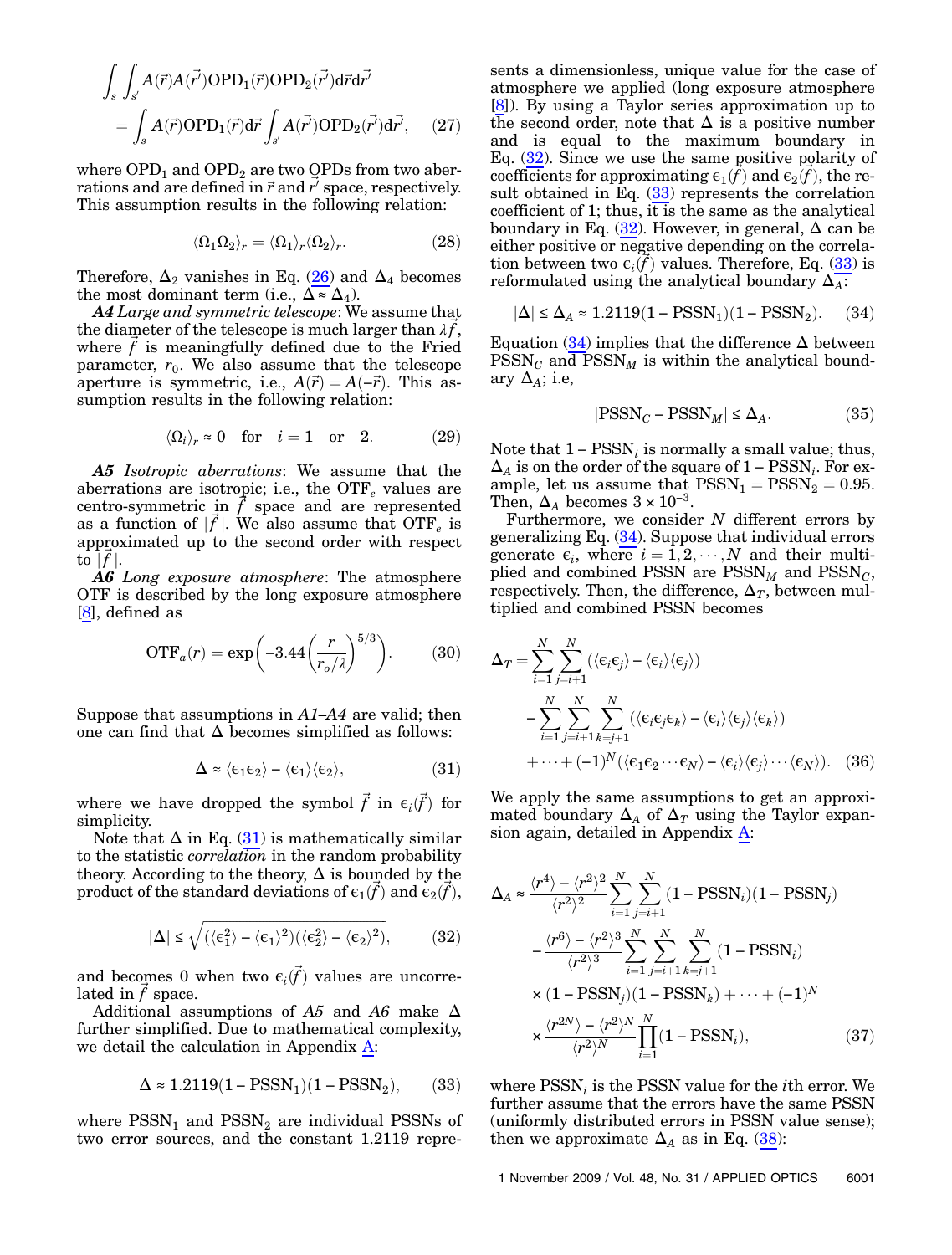$$
\Delta_A \approx \sum_{n=2}^{N} (-1)^n \frac{\langle r^{2n} \rangle - \langle r^2 \rangle^n}{\langle r^2 \rangle^n}
$$
\n
$$
\times \left(1 - N \sqrt{1 - \text{PSSN}_{\text{multiplied}}}\right)^n.
$$
\n(38)

Figure [2](#page-5-0) shows the analytically calculated  $\Delta_A$  using Eq.  $(38)$  $(38)$  as a function of the number of errors  $(N)$ when the multiplied PSSNs are 0.8, 0.85, and 0.9, respectively. When the multiplied PSSN is 0.85, the  $\Delta_A$ is near  $7 \times 10^{-3}$  and increases to around  $2.1 \times 10^{-2}$  as the number of errors increases from 2 to 100. This implies that the multiplicative feature is valid within 2% when the science loss of all combined errors is smaller than 15%.

## <span id="page-5-6"></span>C. Relation to Wave Front Errors

<span id="page-5-1"></span>Using Eqs.  $(16)$  $(16)$ ,  $(19)$  $(19)$ , and  $(21)$  $(21)$ , we expand the PSSN in terms of Ω:

$$
\text{PSSN} = \left\langle \sum_{p=0}^{\infty} \sum_{n=0}^{p} \frac{(-j)^p}{n!(p-n)!} \langle \Omega^n \rangle_r \langle \Omega^{p-n} \rangle_r \right\rangle. \tag{39}
$$

If we normalize the OPD such that  $kOPD(\vec{r}) = \sigma S(\vec{r})$ . where  $\sigma$  represents the RMS WFE in radians and  $S(\vec{r})$  is the normalized OPD in unit-less dimension, i.e.,  $\int A(\vec{r})S(\vec{r})^2 d\vec{r} = 1$ , then  $\Omega$  can be represented with  $\sigma$ :

$$
\Omega(\vec{r}, \lambda \vec{f}) = \sigma \Delta S(\vec{r}, \lambda \vec{f}), \qquad (40)
$$

<span id="page-5-2"></span>where  $\Delta S(\vec{r}, \lambda \vec{f})$  is defined as  $S(\vec{r}) - S(\vec{r} - \lambda \vec{f})$ . Then, Eq. [\(39](#page-5-1)) can be represented as

$$
PSSN = 1 + a_1 \sigma + a_2 \sigma^2 + \cdots, \qquad (41)
$$

<span id="page-5-3"></span>where the  $a_i$  coefficients are defined as

<span id="page-5-0"></span>

Fig. 2. (Color online) Analytically calculated  $\Delta_A$  using Eq. ([38](#page-4-4)) as a function of number of errors  $\left( N \right)$  when the multiplied PSSNs are 0.8, 0.85, and 0.9, respectively.  $\Delta_A$  represents the maximum boundary for difference between combined and multiplied PSSN. We assume A1 to A6 are all valid. We also assume that errors have the same PSSN (uniformly distributed errors in PSSN value sense).

$$
a_p = \sum_{n=0}^p \frac{(-j)^p}{n!(p-n)!} \langle \langle \Delta S^n \rangle_r \langle \Delta S^{p-n} \rangle_r \rangle.
$$
 (42)

Note that the odd coefficients are all pure imaginary numbers, while the even coefficients are all real, suggesting that the odd orders vanish since the OTF absolute square is a real number. Therefore, Eq.  $(41)$  $(41)$ shows that the first dominant term with respect to RMS WFE is second order and the PSSN is an even function to RMS WFE. This proves P3 in Section [3](#page-2-0).

#### D. Relation to Strehl Ratio

We find that the  $\alpha$  value in P3 is the negative value of  $a_2$  in Eq. [\(42](#page-5-3)); i.e.,

$$
\alpha = -a_2 = \langle \langle \Delta S(\vec{r}, \vec{\mathcal{M}}) \rangle_r^2 + \langle \Delta S(\vec{r}, \vec{\mathcal{M}})^2 \rangle_r \rangle. \tag{43}
$$

Suppose that the aberration is statistically random (within atmosphere exposure time), the OPD of the aberration is zero mean, and the correlation length of the aberration is zero (i.e., zero-mean white noise). If  $E[\cdot]$  denotes the time average (or statistic average) of the aberration, then  $\alpha$  becomes

$$
\alpha = \langle \langle E[\Delta S(\vec{r}, \lambda \vec{f})] \rangle_r^2 + \langle E[\Delta S(\vec{r}, \lambda \vec{f})^2] \rangle_r \rangle. \tag{44}
$$

<span id="page-5-5"></span>Since  $E[\Delta S(\vec{r}, \lambda \vec{f})]$  is 0 and

$$
E[\Delta S(\vec{r}, \lambda \vec{f})^2] = E[(S(\vec{r}) - S(\vec{r} - \lambda \vec{f}))^2]
$$
  
=  $(E[S(\vec{r})^2] + E[S(\vec{r} - \lambda \vec{f})^2]$   
 $- 2E[S(\vec{r})S(\vec{r} - \lambda \vec{f})]) = 2,$  (45)

we find the  $\alpha$  value for the white noise aberration:

$$
\alpha = 2.\t(46)
$$

This implies that the energy spreads out beyond any  $r<sub>o</sub>$  if the aberration is white noise and the PSSN becomes the square of the Strehl ratio. This proves P4 in Section [3](#page-2-0).

#### E. Relation to Central Intensity Ratio

<span id="page-5-4"></span>The CIR is similar to the Strehl ratio but includes the atmosphere; i.e., it is an intensity-based ratio, defined as the central intensity given by the aberrated telescope divided by the central intensity given by an equivalent perfect telescope [[4](#page-10-1)] . Therefore, the CIR can be denoted as

$$
CIR = \frac{PSF_{t+a+e}(\vec{\theta} = 0)}{PSF_{t+a}(\vec{\theta} = 0)}.
$$
\n(47)

Since the OTF and the PSF have a Fourier transform relation, Eq. [\(47](#page-5-4)) can be represented using OTFs:

$$
\text{CIR} = \frac{\int_{\infty} \text{OTF}_{t+a+e}(\vec{f}) \, \text{d}\vec{f}}{\int_{\infty} \text{OTF}_{t+a}(\vec{f}) \, \text{d}\vec{f}}.
$$
 (48)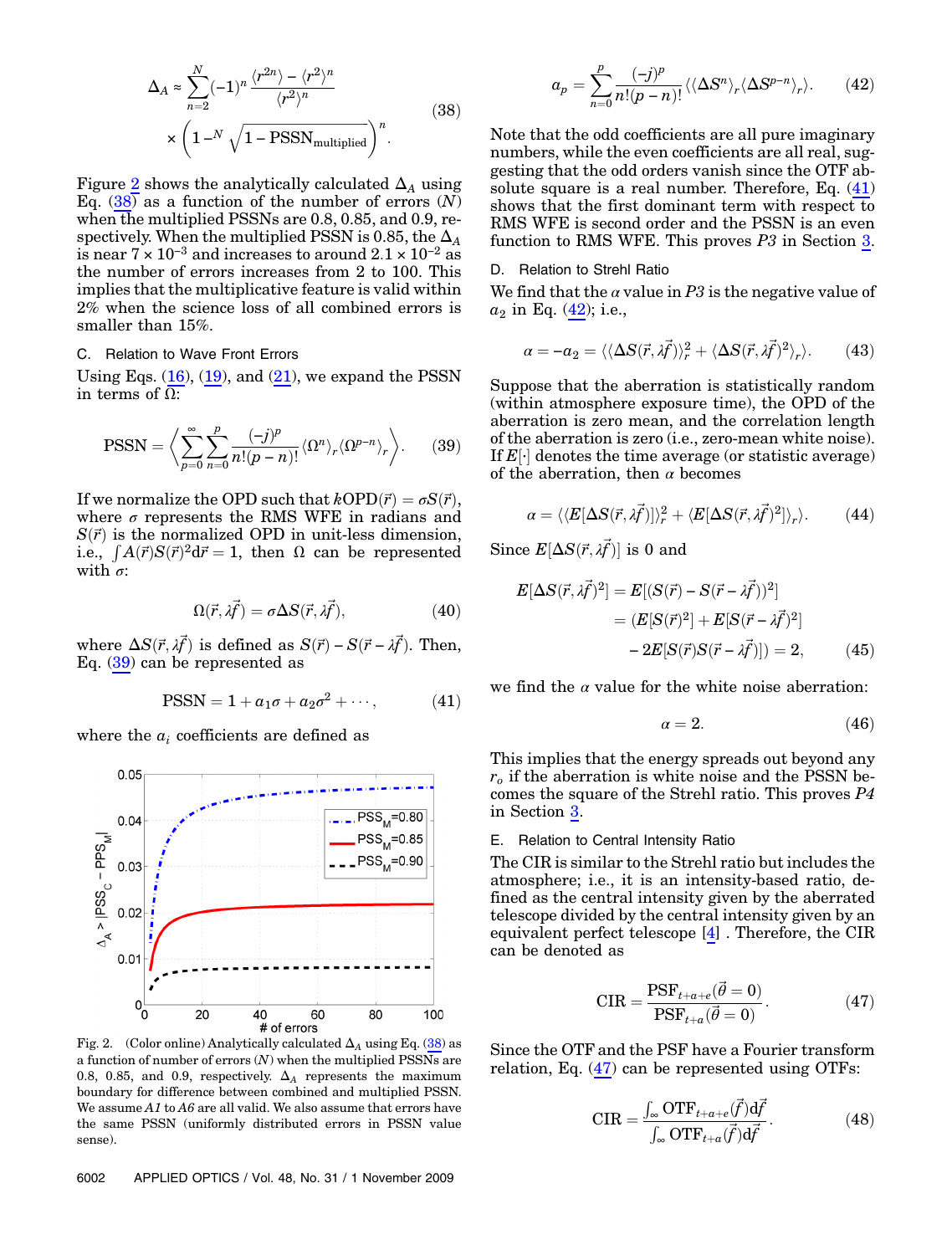We apply the same technique as  $Eq. (19)$  $Eq. (19)$  to denote the CIR as

$$
CIR = \langle OTF_e(\vec{f}) \rangle_{CIR}, \tag{49}
$$

where  $\langle \cdot \rangle_{\text{CIR}}$  defines a new operator, average over the atmosphere in CIR space, such that

$$
\langle \cdot \rangle_{\text{CIR}} \equiv \frac{\int_{\infty} (\cdot) \text{OTF}_{t+a}(\vec{f}) \, \mathrm{d}\vec{f}}{\int_{\infty} \text{OTF}_{t+a}(\vec{f}) \, \mathrm{d}\vec{f}}.
$$
 (50)

<span id="page-6-0"></span>Thus, mathematically, the CIR is the average of  $\text{OTF}_e$  over  $\text{OTF}_{t+a}$ . We also expand the CIR using its Taylor expansion with respect to the RMS WFE  $\sigma$ :

$$
CIR = 1 + b_1 \sigma + b_2 \sigma^2 + \cdots, \qquad (51)
$$

where the  $b_i$  coefficients are defined as

$$
b_n = \frac{(-j)^n}{n!} \langle \langle \Delta S(\vec{r}, \lambda \vec{f})^n \rangle_{\vec{r}} \rangle_{\text{CIR}}.
$$
 (52)

<span id="page-6-1"></span>Note also that odd coefficients are all pure imaginary numbers while even coefficients are all real, suggesting that odd orders are all vanishing since the CIR is a real number. Therefore, Eq. ([51\)](#page-6-0) shows that the first dominant term with respect to RMS WFE is the second order and the CIR is an even function to RMS WFE. The CIR can be approximated up to the second order of the RMS WFE if we assume the RMS WFE is small:

$$
\text{CIR} \approx 1 - \beta \sigma^2, \qquad \qquad (53)
$$

where  $\beta$  is also a proportional constant independent to  $\sigma$  for CIR. Therefore, together with P3, the PSSN has a relation to CIR as in P5, where  $\gamma$  is defined as

$$
\gamma \equiv \frac{\alpha}{\beta}.\tag{54}
$$

In addition, if we suppose that the OPD of the aberration is zero mean and the correlation length of the aberration is zero (i.e., zero-mean white noise), one can find that the  $\beta$  value becomes 1 using Eq. ([45](#page-5-5)). This implies that the energy spreads out beyond any  $r<sub>o</sub>$  if the aberration is white noise and the CIR becomes the Strehl ratio. Therefore, we prove P5 in Section [3](#page-2-0).

However, we observe that the second order approximation made in Eq.  $(53)$  $(53)$  fails for certain aberrations such as Zernike tip/tilt or coma aberrations. For those aberrations, a higher order term than the second order becomes dominant. It is due to this that we define the CIR at the PSF center of the unaberrated telescope.

F. Spatial Frequency Dependence of Normalized Point Source Sensitivity

In order to demonstrate the spatial frequency dependence of PSSN, we calculate the PSSN using the following analytical model:

**M1** We assume an infinitely large telescope, so the OTF is only limited by the atmosphere and/or the telescope aberrations; i.e.,  $\overrightarrow{OTF}_{t+a+e}(\vec{f}) = \overrightarrow{OTF}_{a+e}(\vec{f})$ and  $\overrightarrow{OPT}_{t+a}(\vec{f}) = \overrightarrow{OPT}_a(\vec{f}).$ 

M2 We assume long exposure Kolmogorov atmo-sphere [[8](#page-10-5)] with Fried parameter of  $r_o$  for the atmospheric aberration. Then,  $\text{OTF}_a(\vec{f})$  can be defined as Eq. ([30\)](#page-4-5).

M3 The telescope aberration is random shiftinvariant and isotropic. Its structure function has the form of

$$
D(r) = \sigma_{\phi}^{2} \left( 1 - \exp\left( -\left(\frac{r}{\sigma_{d}}\right)^{2} \right) \right), \tag{55}
$$

where  $\sigma_{\phi}$  is the RMS WFE in unit of radians and  $\sigma_d$  is the correlation length of the aberration in unit of meters.

We calculated the PSSN analytically using this model by varying parameters of  $r_o$ ,  $\sigma_{\phi}$ , and  $\sigma_d$ . The  $x$  and  $y$  axes in Fig. [3](#page-6-2) show the Fried parameter normalized to correlation length of the aberration  $(r_o/\sigma_d)$ and calculated  $\alpha_o = (1 - \text{PSSN})/\sigma_{\phi}^2$  values, respectively. Note that  $a_o$  is a sum of the  $\alpha$  value and higher order residuals as defined in P3 and Subsection [4.C](#page-5-6)  $(\alpha_o = (1 - \text{PSSN})/\sigma_{\phi}^2 = \alpha + a_4\sigma_{\phi}^2 + a_6\sigma_{\phi}^4 + \cdots).$  Therefore,  $\alpha_o$  approaches  $\alpha$  as  $\sigma_{\phi}$  decreases.

Figure [3](#page-6-2) illuminates a few key characteristics of PSSN. First, as the correlation length of the aberration decreases (and its relative spatial frequency  $r_o/\sigma_d$  increases), the aberration becomes stronger compared to the atmospheric aberrations. This in turn results in decreasing PSSN (increasing  $\alpha$ <sub>o</sub>) even

<span id="page-6-2"></span>

Fig. 3. (Color online) Analytically calculated PSSN using our simple analytical model  $(M1$  to  $M3)$ . The x and y axes show the Fried parameter normalized to correlation length of the aberration  $(r_o/\sigma_d)$  and calculated  $\alpha_o = (1 - \text{PSSN})/\sigma_{\phi}^2$  values, respectively.

1 November 2009 / Vol. 48, No. 31 / APPLIED OPTICS 6003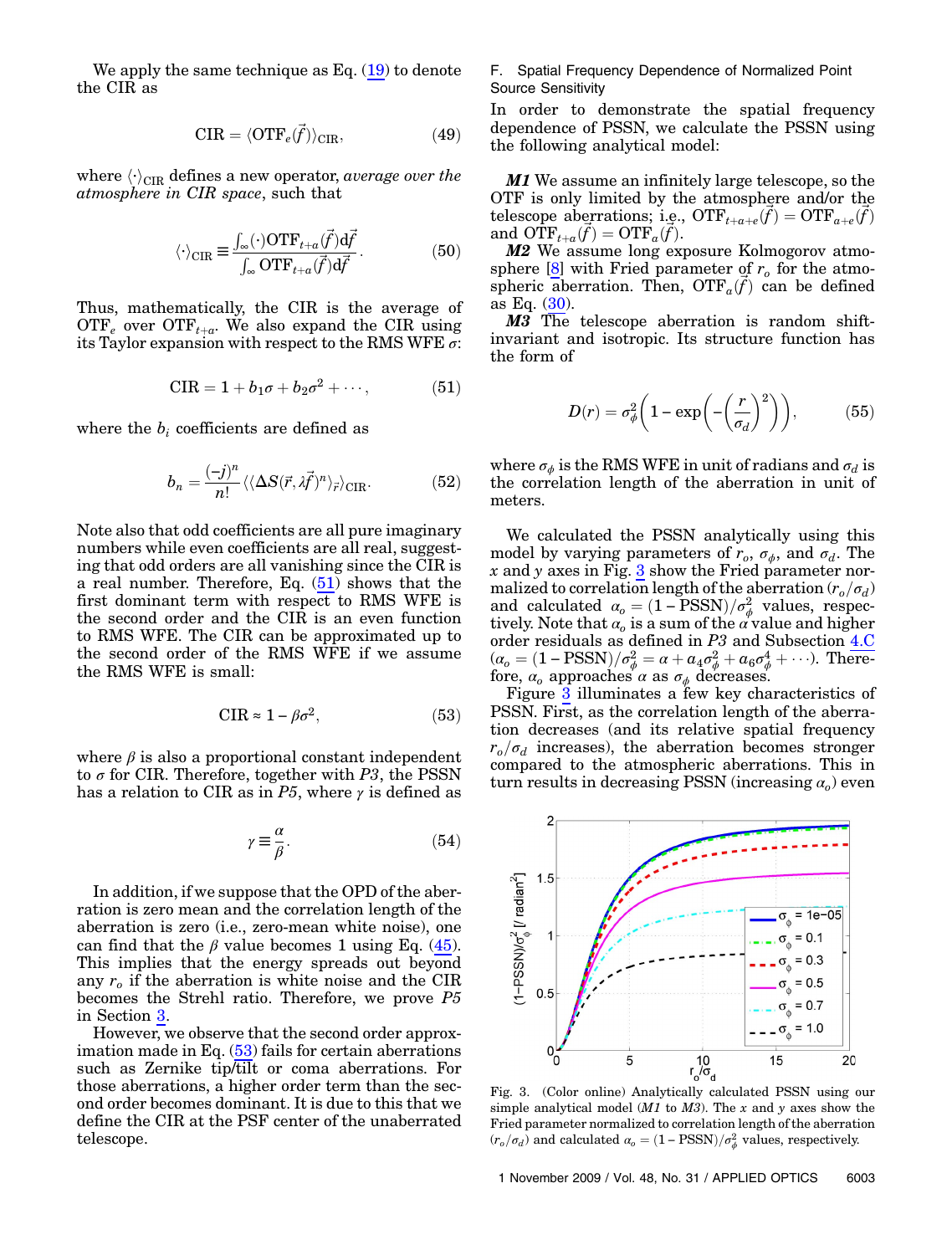for the same RMS WFE. We can also observe that  $\alpha_0$ asymptotically approaches  $2/\text{rad}^2$  for very small  $\sigma_{\phi}$ , just as P4 suggests.

Second,  $\alpha_o$  becomes independent of  $\sigma_{\phi}$  as  $\sigma_{\phi}$  becomes small. This again illustrates the validity of *P3* if RMS WFE  $(\sigma_{\phi})$  is small.

Third, in the most practical regime when aberration frequency is much lower than the atmospheric frequency  $(r_o/\sigma_d \ll 1)$ ,  $\alpha_o$  converges to the low frequency  $\alpha$  values shown in Table [1](#page-7-1). More importantly, Fig. [3](#page-6-2) also indicates that  $\alpha_o$  is virtually independent of RMS WFE in a significant frequency range for low frequencies. In other words, Eq.  $(6)$  $(6)$  $(6)$  is valid up to relatively high spatial frequency errors.

## <span id="page-7-0"></span>5. Numerical Analysis

#### A. Simulation Method

In order to verify the properties of the PSSN that we have investigated in the analytical studies in the Section [4,](#page-2-1) we perform numerical simulations with aberrations on a 30 m circular pupil. Figure [4](#page-8-0) shows the numerical calculation procedure for the PSSN with an example of Zernike mode 800 aberration (all Zernike modes in this paper refer to Zernike Noll modes [\[9\]](#page-10-6)). First, we introduce Zernike aberrations in the pupil map. After we obtain their PSFs and OTFs using the fast Fourier transform (FFT) algorithm built into Matlab (The MathWorks, Inc.), we produce the atmosphere-exposed OTFs by multiplying the OTFs and long-exposure atmosphere OTF [\[8\]](#page-10-5) denoted in Eq. [\(30](#page-4-5)). Then, we obtain the  $\text{PSS}_{t+a+e}$  [before normalization as in the numerator in Eq.  $(6)$  $(6)$ ] in the OTF domain using the Parseval's energy conservation theorem. This computation flow is shown across the top of Fig. [4](#page-8-0). Likewise, across the bottom of Fig. [4,](#page-8-0) we compute the atmosphere-exposed PSS for ideal telescope [before normalization as in the denominator in Eq. [\(6\)](#page-2-2)] using an aberrated OPD map. Finally, we obtain the normalized PSS by dividing  $\text{PSS}_{t+a+e}$  by  $\text{PSS}_{t+a}$ .

We use a  $1/64$  m per pixel sampling grid with  $2048 \times 2048$  pixels across the pupil, a Nyquist sampling for FFT, a Fried parameter  $r<sub>o</sub>$  of 200 mm, and a wavelength of 500 nm for the numerical simulation parameters.

We also obtain the CIR values using a similar calculation procedure. Calculating CIR values differs from our method of calculating PSSN values by integration of the OTF (CIR) versus the OTF squared (PSSN) in the numerator and denominator as shown in Fig. [4](#page-8-0).

#### B. Simulation Results

For Zernike aberrations of mode 4, 100, 200, 400, and 800, we compute the PSSN with respect to its RMS WFE, and the results are shown in Fig.  $5(a)$ . The simulated RMS WFE ranges from 0 to 160 nm. For all aberrations, the PSSN is 1 when the RMS WFE is zero and decreases as the RMS WFE increases. The PSSN decreases faster for higher-mode Zernike aberrations, as expected. A log-log scale plot of 1 − PSSN is shown in Fig. [5\(b\)](#page-8-1). Note that the plots in Fig.  $5(b)$  are close to linear lines if the RMS WFE is small and the ratio between the  $x$  and  $y$  axes is 2, verifying P3. The linear lines in Fig. [5\(b\)](#page-8-1) begin to distort as the RMS WFE increases. Higher-order Zernikes distort earlier than lower-order Zernikes.

We have performed similar simulations for other Zernikes and computed the  $\alpha$  values in Eq. ([9](#page-2-4)). Table [1](#page-7-1) summarizes the results in the fifth column. The  $\alpha$  values are numerically evaluated at the RMS WFE of 2 nm. From the results, we observe that the  $\alpha$ values of lower azimuthal aberrations are larger in the same radial Zernike order. This is because the atmosphere we consider is isotropic; thus, lower azimuthal (or higher radial) aberrations become more sensitive (lower PSSN values) than higher azimuthal (or less radial) aberrations to the point source. We also find that the  $\alpha$  value for the white noise is close to 2, as we expect in  $P4$  in Eq. ([10\)](#page-2-5).

<span id="page-7-1"></span>

|              |                |                 | TMT Pupil                     |                               | 30 m Pupil                   |                |
|--------------|----------------|-----------------|-------------------------------|-------------------------------|------------------------------|----------------|
| Zernike Mode | Radial Order   | Azimuthal Order | $\alpha$ [/rad <sup>2</sup> ] | $\alpha$ [/rad <sup>2</sup> ] | $\beta$ [/rad <sup>2</sup> ] |                |
| 4            | $\overline{2}$ | $\mathbf{0}$    | $3.086e - 04$                 | $2.823e - 04$                 | $3.233e - 04$                | $8.732e - 01$  |
| 5            | $\overline{2}$ | $\mathbf{2}$    | $1.488e - 04$                 | $1.415e - 04$                 | $1.623e - 04$                | $8.719e - 01$  |
| 6            | $\overline{2}$ | $\mathbf{2}$    | $1.488e - 04$                 | $1.416e - 04$                 | $1.624e - 04$                | $8.719e - 01$  |
|              | 3              |                 | $5.573e - 04$                 | $5.612e - 04$                 | $-6.297e - 0.3$              | $-8.912e - 02$ |
| 8            | 3              |                 | $5.575e - 04$                 | $5.614e - 04$                 | $-6.298e - 03$               | $-8.914e - 02$ |
| 9            | 3              | 3               | $2.978e - 04$                 | $2.818e - 04$                 | $3.225e - 04$                | $8.739e - 01$  |
| 10           | 3              | 3               | $2.939e - 04$                 | $2.819e - 04$                 | $3.226e - 04$                | $8.738e - 01$  |
| 56           | 10             | $\theta$        | $5.925e - 03$                 | $1.328e - 02$                 | $1.408e - 02$                | $9.430e - 01$  |
| 66           | 10             | 10              | $2.598e - 03$                 | $2.509e - 03$                 | $2.828e - 03$                | $8.872e - 01$  |
| 211          | 20             | $\Omega$        | $1.912e - 02$                 | $6.240e - 02$                 | $5.656e - 02$                | $1.103e + 00$  |
| 231          | 20             | 20              | $9.370e - 03$                 | $9.176e - 03$                 | $1.013e - 02$                | $9.060e - 01$  |
| 821          | 40             | $\mathbf{0}$    | $7.009e - 02$                 | $1.764e - 01$                 | $1.399e - 01$                | $1.261e + 00$  |
| 861          | 40             | 40              | $3.296e - 02$                 | $3.299e - 02$                 | $3.499e - 02$                | $9.429e - 01$  |
| White Noise  | NA             | NA              | $1.962 + 00$                  | $1.963e + 00$                 | $9.920e - 01$                | $1.979e + 00$  |

Table 1. Numerically Calculated  $\alpha$ ,  $\beta$ , and  $\gamma$  Values

<sup>a</sup>Its graphical representation is shown in Fig. [6](#page-9-2).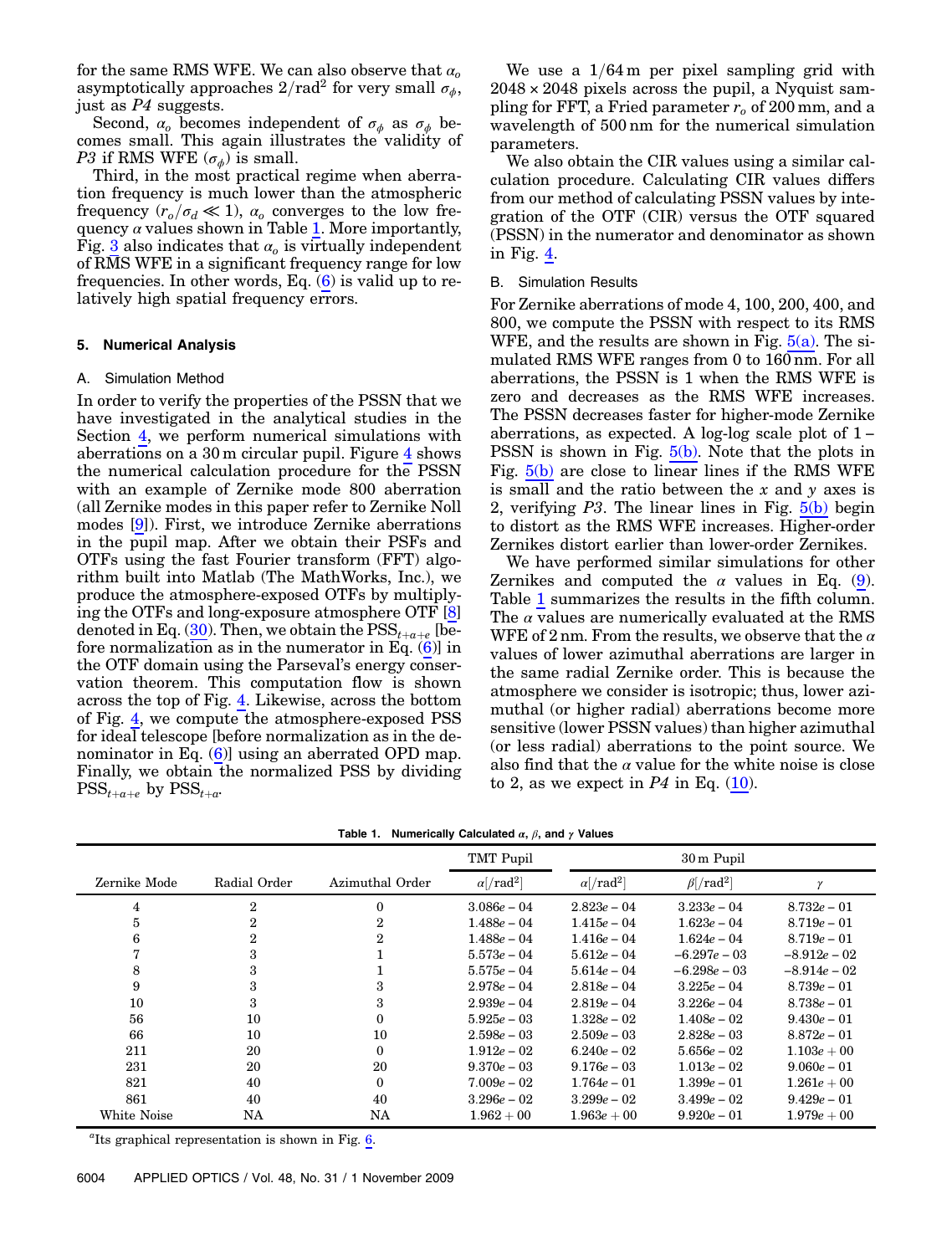<span id="page-8-0"></span>

Fig. 4. (Color online) Numerical procedure to calculate PSSN with Zernike mode 800 aberration for example. The "L" in top left on the figures denotes log scale plot.

The fourth column of Table [1](#page-7-1) shows  $\alpha$  values calculated using the TMT pupil. The TMT pupil we consider includes 492 hexagonal segments with segment gaps, the secondary mirror obscuration, and no sup-port obscuration [[3](#page-10-0)]. The  $\alpha$  values for the two pupil maps are similar except that the  $\alpha$  values for the TMT pupil become smaller than those of the ideal circular pupil when the azimuthal mode is small. This is because the circular pupil includes more outside region than the TMT pupil, which contains more higher frequency aberrations.

Using the same aberrations, we also computed CIR values to compare with PSSN. Figure  $6(a)$  shows numerically calculated  $\alpha$  and  $\beta$  values for Zernike modes, and Fig. [6\(b\)](#page-9-3) shows their ratios ( $\gamma = \alpha/\beta$ ). The  $\beta$  and  $\gamma$  values are also listed in the sixth and seventh columns, respectively, in Table [1.](#page-7-1) We observe the following relations between PSSN and CIR. First, PSSN and CIR are well correlated for lowerorder Zernikes aberrations simulated as seen in Fig.  $6(a)$ . The two metrics become more similar when the radial order is smaller and the azimuthal order is larger. Second, we observe PSSN is larger than CIR  $(\gamma < 1)$  for smaller Zernike modes and smaller  $(\gamma > 1)$ for higher Zernike modes. The  $\gamma$  values are near 0.87 for Zernike modes smaller than 10 and increase as the Zernike mode increases. As discussed in P5, the maximum limits for  $\alpha$  and  $\beta$  are 2 and 1, respectively, when the aberration is the white noise. Therefore, the  $\gamma$  value is expected to approach 2 as the Zernike mode becomes larger. The  $\gamma$  value for the white noise in Table [1](#page-7-1) also demonstrates this.

In order to verify the multiplicative feature of PSSN (P2), we first obtain combined OPDs by adding all OPDs that have equal RMS WFEs for the Zernikes shown in Fig. [5](#page-8-2) and then calculate the combined PSSNs and RMS WFEs for the combined OPDs. We also obtain multiplied PSSNs by multiplying the PSSN values for all considered Zernikes using the same RMS WFE. Then, we compare the combined PSSNs to multiplied PSSNs. Figure [7](#page-9-4) shows the simulation results. The difference between combined and multiplied PSSN values is small when the RMS WFE is small (or the multiplied PSSN is close to 1) and increases as the RMS WFE increases (or the multiplied PSSN becomes worse). The  $x$  axis in Fig. [7](#page-9-4) represents the computed RMS WFE for the combined OPDs, which are same as the RSSed RMS WFE due to the orthogonality of Zernikes.

Note that Zernikes are nonindependent errors (see A3), while our analytical boundary of  $\Delta_A$  in Eq. ([37](#page-4-6)) is approximated for independent errors. Therefore, the numerical  $\Delta_N$  cannot be directly compared to the analytical boundary  $\Delta_A$ . For a more quantitative verification of the analytical boundary  $\Delta_A$ , we use the TMT primary errors in comparing numerical  $\Delta_N$ and analytical boundary  $\Delta_A$ ; Fig. [8](#page-9-5) shows the result. The TMT primary errors include segment figuring residual, segment thermal distortion, segment support print-through, segment in-plane residual, M1 segment out-of-plane residual, and M1 segment dynamic displacement residual. We have described these errors in detail in our previous studies[\[3\]](#page-10-0).

Since the TMT M1 primary errors include random errors that are potentially independent of each other, discussed in A3 (however, we have not verified whether they are independent or not),  $\Delta_A$  is expected

<span id="page-8-2"></span>

<span id="page-8-1"></span>Fig. 5. (Color online) Numerically calculated PSSN for Zernike 4, 100, 200, 400, and 800 modes with respect to the RMS WFE: (a) PSSN plot in linear scale and (b) 1 − PSSN plot in a log-log scale.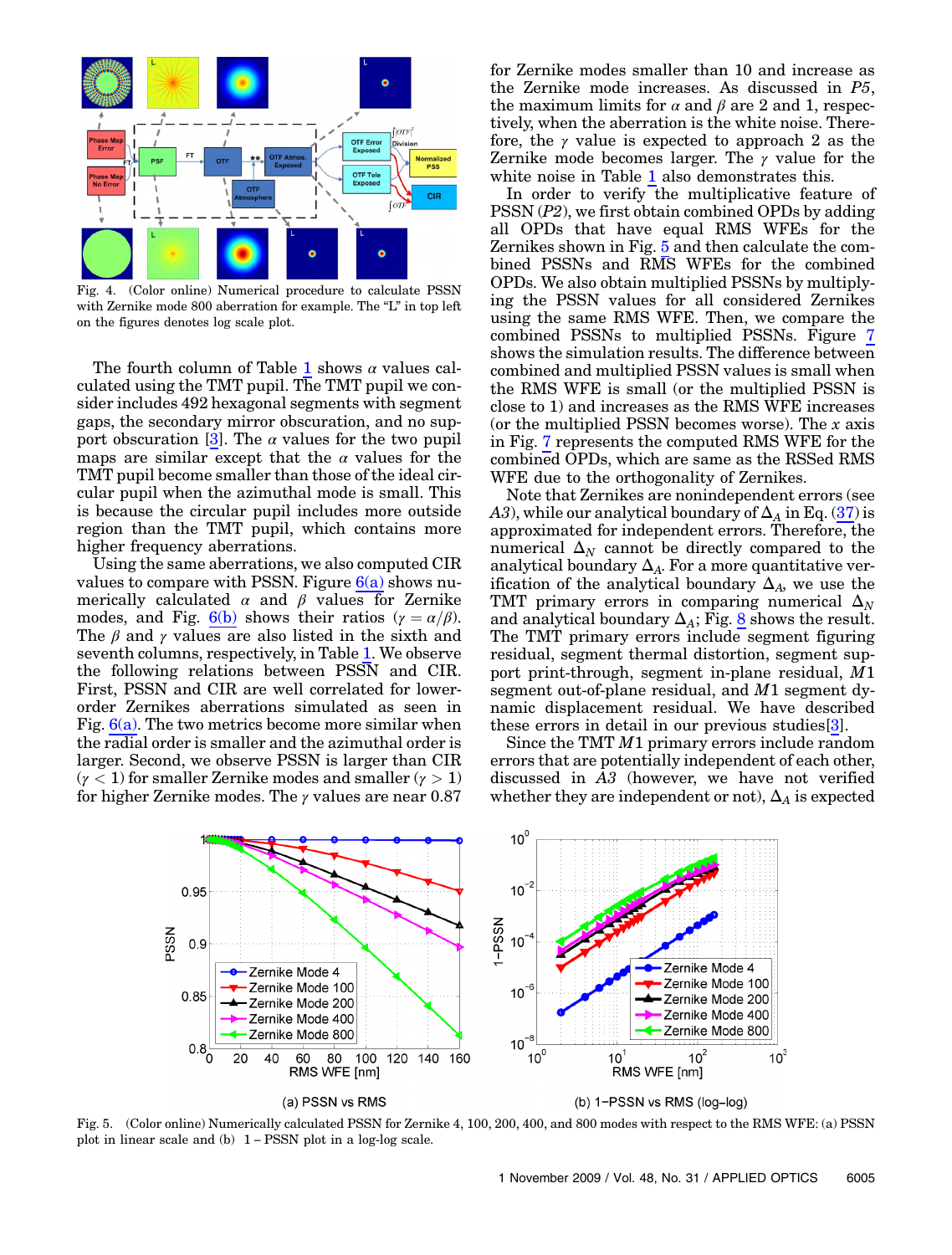<span id="page-9-2"></span>

<span id="page-9-3"></span>Fig. 6. (Color online) Numerically calculated (a)  $\alpha$ ,  $\beta$ , and (b)  $\gamma$  values for various Zernike modes. The azimuthal index, M, for the simulated Zernike modes are either maximum or zero mode for a given Zernike radial index [].

to estimate the boundary of  $\Delta_N$  better than in Zernike aberrations. As seen in Fig. [8](#page-9-5), the numerically obtained  $\Delta_N$  values are within the analytical boundary of  $\Delta_A$  for most zenith angles, supporting that our analytical studies and approximations are valid for the practical errors within the TMT.

#### <span id="page-9-0"></span>6. Summary

Among other science metrics, the normalized PSS is distinguished in that it includes atmosphere information by appropriately weighting telescope errors in terms of atmosphere. Therefore, we believe that the normalized PSS is truly a measure of the science loss for seeing-limited instruments. Furthermore, it has a multiplicative feature when combining multiple error sources. In this paper, we find that the multiplicative feature is valid within a few percentages (within 2% for independent errors) when the science loss of all combined errors is smaller than 15% (i.e., the combined PSSN is larger than 85%). Since TMT

<span id="page-9-4"></span>

Fig. 7. (Color online) Combined and multiplied PSSN. We first obtain combined OPDs by adding all OPDs that have equal RMS WFEs for the Zernikes shown in Fig. [5](#page-8-2) and then calculate the combined PSSNs and RMS WFEs for the combined OPDs. We also obtain multiplied PSSNs by multiplying the PSSN values for all considered Zernikes using the same RMS WFE.

has a requirement that the telescope should not introduce more than a 20% loss of science (the goal of the TMT that seeing-limited performance of the telescope achieves 80% of that of a perfect telescope is in terms of "science performance ratio," and its corresponding goal in terms of PSSN is around 0.85 [1,2]), we believe that this metric is useful for optical designing and budgeting errors of large, groundbased telescopes such as TMT.

# <span id="page-9-1"></span>Proof of Eq. ([33\)](#page-4-2)

<span id="page-9-6"></span>Suppose that the assumptions (from  $A1$  to  $A6$ ) made in Subsection [4.B](#page-3-7) are all valid and two different errors generate  $\epsilon_1$  and  $\epsilon_2$ , respectively. If their PSSN values are  $PSS<sub>1</sub>$  and  $PSS<sub>2</sub>$ , respectively, then we prove the following is true:

$$
\Delta \equiv \langle \varepsilon_1 \varepsilon_2 \rangle - \langle \varepsilon_1 \rangle \langle \varepsilon_2 \rangle \approx 1.2119(1 - \text{PSS}_1)(1 - \text{PSS}_2).
$$
\n(56)

<span id="page-9-5"></span>

Fig. 8. (Color online) Numerical difference  $\Delta_N$  and analytical difference boundary  $\Delta_A$  between combined and multiplied PSSN for the TMT  $M1$  primary errors. The two curves are obtained using two independent methods. Numerical  $\Delta_N$  values are from studies done by Nissly, et al. [\[3\]](#page-10-0), and the analytical boundary  $\Delta_A$  is from Eq. [\(37](#page-4-6)).